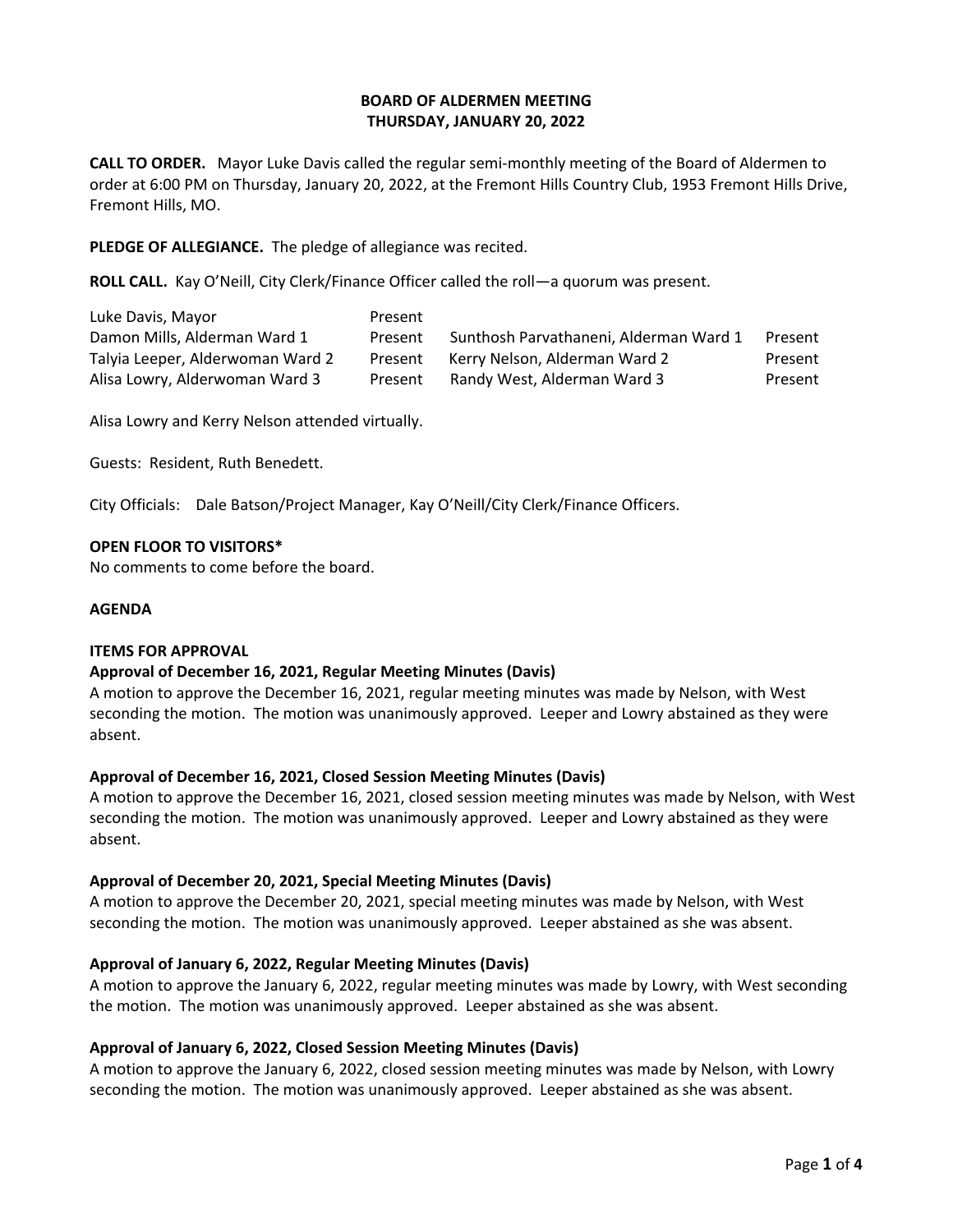# **Approval of Treasurer's Report and Expenses to be Paid (O'Neill)**

A motion to approve the treasurer's report and expenses to be paid of \$22,138.80/general fund and \$33,525.24/sewer fund was made by Leeper, with West seconding the motion. The motion was unanimously approved.

# **Bill No. 339-2022/Ordinance No. 339-2022 Authorizing Mayor to Sign Contract with K & B Equipment (Davis)**

This bill was made a part of the board packet. This project will begin sometime after the first of February 2022. Bill #339-2022 was read in its entirety on the first reading. A motion to approve Bill #339-2022 on the first reading was made by Leeper, with Nelson seconding the motion. The motion was unanimously approved by roll call vote with the ayes being: Leeper, Lowry, Nelson, and West—there were no nay votes. A motion to dispense with the second reading was made by West, with Leeper seconding the motion. The motion was unanimously approved by roll call vote with the ayes being: Leeper, Lowry, Nelson, and West—there were no nay votes. A motion to adopt Bill #339-2022 as Ordinance #339-2022 was made by Lowry, with Nelson seconding the motion. The motion was unanimously approved by roll call vote with the ayes being: Leeper, Lowry, Nelson, and West—there were no nay votes.

Parvathaneni entered the meeting at this time.

## **Six-Month Financial Report (O'Neill)**

O'Neill presented the six-month financial report for review. A motion to approve the report and publish was made by Nelson, with Leeper seconding the motion. The report will be published in the Christian County Headliner and posted on our website per our audit requirements.

## **OLD BUSINESS**

## **Citywide Fiber (Nelson)**

Net Vision has a new machine that pulls 500 feet of cable every 5 minutes. Overall, the project is going smoothly, and there have only been a couple of complaints from residents. Nelson recommended we send out another email to residents with the Net Vision video. O'Neill will coordinate with Jordan on sending this information out on social media the first part of February.

## **Cassidy Guardhouse Construction Project (Batson)**

Grant is continuing to put stone on the guardhouse. The electric meter is in place, and Grant is waiting for Ozark Electric to provide power to the pedestal.

## **CWERG Engineering Update (Batson)**

Batson will be meeting with Guillermo and Mel on Monday at 2 p.m. to go through the facility plan. When the plan has been finalized, GRE will present it to the board.

## **Security (Nelson)**

Nelson will reach out to Captain Seiner to see if there have been any citations, traffic stops, etc., since the beginning of January. We are waiting on Growcock to sign the contract to make it a fully-executed agreement, and we should receive that tomorrow. Christian County will be sending us their activity report with their monthly invoice—the report will be for activity from the prior month.

Parvathaneni recommended we check into Flock Security for our camera system. KY3 recently featured a story about them. Springfield has Flock traffic cameras throughout the city. The cameras can be attached to a pole and are cloud based—it generates snapshots instead of a constant video stream. Parvathaneni will coordinate with Flock Safety to present at one of the February board meetings.

#### **City Signs (Batson)**